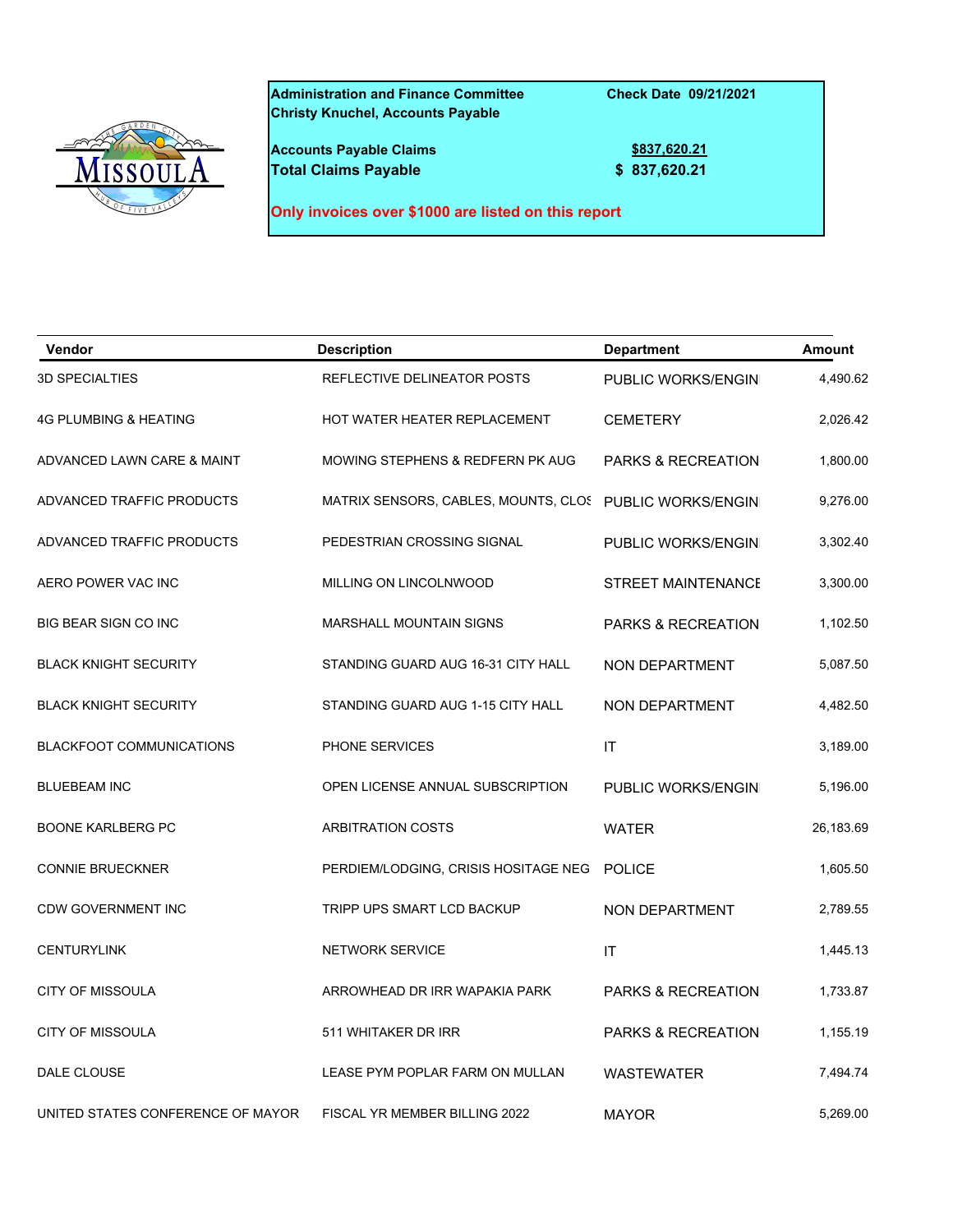| <b>Vendor</b>                    | <b>Description</b>                    | <b>Department</b>             | <b>Amount</b> |
|----------------------------------|---------------------------------------|-------------------------------|---------------|
| CORE & MAIN LP                   | <b>PVC PIPE FOR PARKWOOD</b>          | <b>STREET MAINTENANCE</b>     | 1,490.00      |
| <b>DESIGN WORKSHOP INC</b>       | MSLA AFFORDABLE HOUSING ANALYSIS      | <b>HOUSING &amp; COMMUNIT</b> | 5,550.00      |
| DJ&A PC                          | E BROADWAY TRAIL DESIGN               | PARKS & RECREATION            | 6,403.50      |
| DJ&A PC                          | E BROADWAY TRAIL DESIGN               | PARKS & RECREATION            | 3,787.00      |
| <b>EXACT IMAGE</b>               | <b>FLAG FOOTBALL TSHIRTS</b>          | PARKS & RECREATION            | 2,434.98      |
| <b>GWINC</b>                     | RIFLE OPTIC, TRIJICON MRO MINATURE X5 | <b>POLICE</b>                 | 1,885.25      |
| HDR ENGINEERING INC              | INFO SEWER MODEL UPDATES              | <b>WATER</b>                  | 6,615.20      |
| <b>HDR ENGINEERING INC</b>       | <b>ENGINEERING SERVICES</b>           | <b>WATER</b>                  | 2,528.45      |
| HEALTHY IS WELLNESS LLC          | CORP WELLNESS & HEALTH PROGRAM        | NON DEPARTMENT                | 1,200.00      |
| <b>SCOTT HOFFMAN</b>             | TVL CASH RECONILIATION 072421-091421  | <b>POLICE</b>                 | 1,103.19      |
| HOUSE OF CLEAN                   | <b>CUSTODIAL SUPPLIES</b>             | PARKS & RECREATION            | 1,020.45      |
| INSPIRING DEVELOPMENT LLC        | OCTOBER 2021 RENT                     | <b>POLICE</b>                 | 8,297.00      |
| <b>ISTATE TRUCK CENTER</b>       | PARTS FOR 180                         | <b>STREET MAINTENANCE</b>     | 4,973.57      |
| IT STARTS WITH ME                | <b>JULY/AUG CLINICAL HOURS</b>        | NON DEPARTMENT                | 1,690.00      |
| JOHNSON CONTROLS INC             | CITY OF MSLA 5 YR PLANNED SERVICE     | MULTI - DEPARTMENT            | 10,575.63     |
| KEMBEL, KOSENA & COMPANY INC     | APPRAISAL OF BRIDGE APARTMENTS        | <b>MRA</b>                    | 7,500.00      |
| KITTELSON & ASSOCIATES INC       | HIGGINS AVE CORRIDOR PLAN- JUNE 21    | PUBLIC WORKS/ENGIN            | 28,525.99     |
| <b>KLS HYDRAULICS</b>            | CYLINDER REPAIR UNIT #363             | <b>WASTEWATER</b>             | 3,287.17      |
| <b>JIM MEYER</b>                 | 414 RYMAN ST OCT RENT                 | <b>CENTRAL SERVICES</b>       | 6,774.91      |
| <b>JIM MEYER</b>                 | 400 RYMAN & 198 W PINE STS OCT RENT   | IT                            | 6,646.10      |
| MIDLAND IMPLEMENT CO             | <b>IRRIGATION SUPPLIES</b>            | <b>PARKS &amp; RECREATION</b> | 2,079.04      |
| MISSOULA COUNTY TREASURER        | FEDERAL BUILDING- CLAIM #8            | NON DEPARTMENT                | 16,008.75     |
| <b>MISSOULA COUNTY TREASURER</b> | FEDERAL BUILDING- CLAIM #11           | NON DEPARTMENT                | 10,869.75     |
| MISSOULA COUNTY TREASURER        | FEDERAL BUILDING- CLAIM #10           | NON DEPARTMENT                | 4,402.50      |
| MISSOULA COUNTY TREASURER        | MILLER LAW PLLC- GREEN TARIFF LEGAL   | <b>HOUSING &amp; COMMUNIT</b> | 2,281.25      |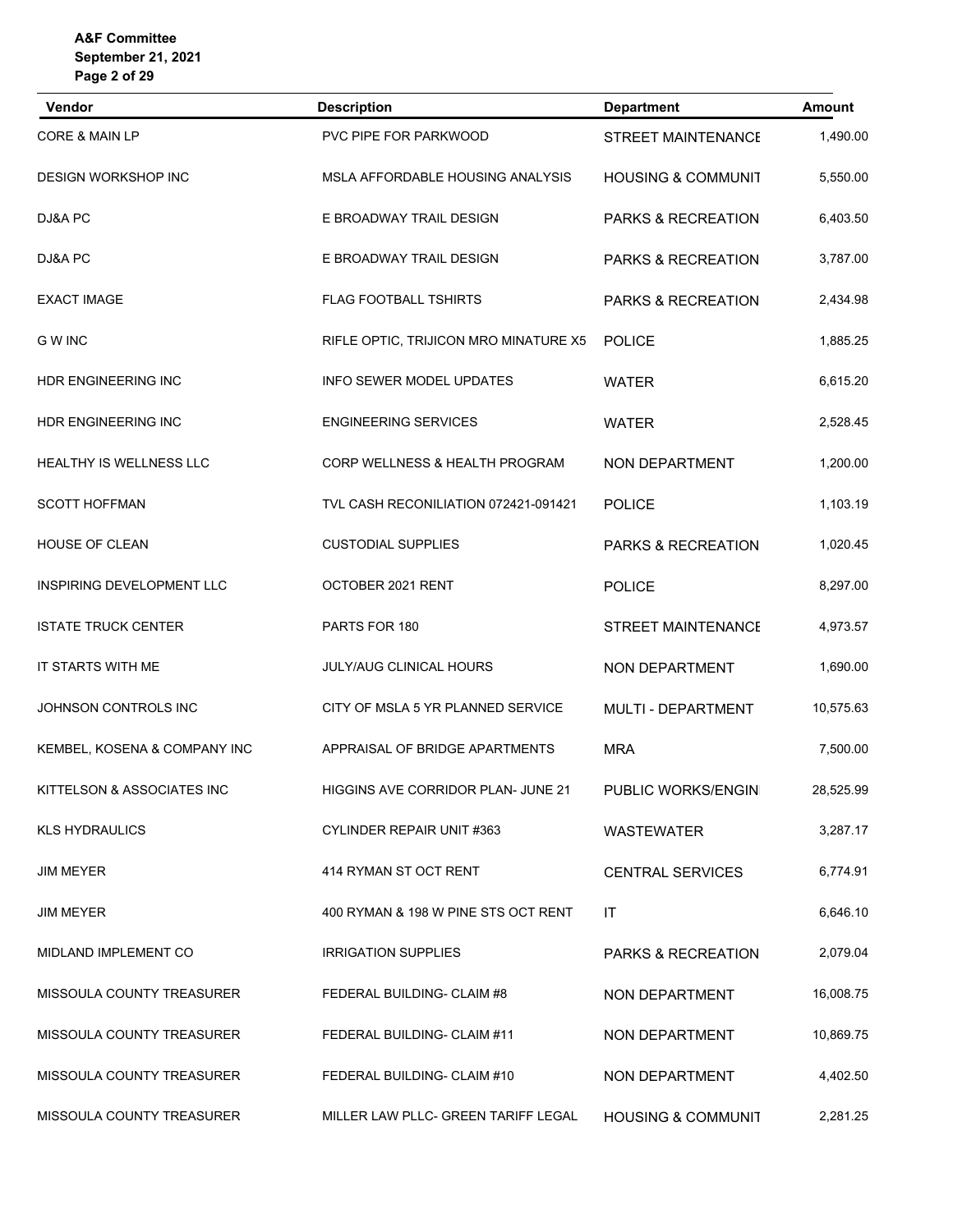| <b>Vendor</b>                     | <b>Description</b>                           | <b>Department</b>                | <b>Amount</b> |
|-----------------------------------|----------------------------------------------|----------------------------------|---------------|
| MISSOULA ELECTRIC COOP INC        | <b>ELECTRICITY</b>                           | <b>WASTEWATER</b>                | 1,063.89      |
| MISSOULA ELECTRIC COOP INC        | 8500 MULLAN RD                               | <b>WATER</b>                     | 1,059.23      |
| <b>MISSOULA HOUSING AUTHORITY</b> | O/P REFUND WATER - 1313 E BROADWAY C         | <b>WATER</b>                     | 4,325.97      |
| MISSOULA HOUSING AUTHORITY        | O/P REFUND WATER - 1307 E BROADWAY           | <b>WATER</b>                     | 1,571.96      |
| MISSOULA HOUSING AUTHORITY        | O/P REFUND WATER - 1303 E BROADWAY ST        | <b>WATER</b>                     | 1,054.19      |
| MMW ARCHITECTS PC                 | <b>MSLA COMMUNITY CENTER- AUG 21</b>         | PARKS & RECREATION               | 16,221.76     |
| <b>MOMS RENTALS</b>               | <b>EXCAVATOR RENTAL</b>                      | <b>STREET MAINTENANCE</b>        | 1,782.50      |
| <b>MOMS RENTALS</b>               | <b>EXCAVATOR RENTAL</b>                      | <b>STREET MAINTENANCE</b>        | 1,782.50      |
| <b>MOMS RENTALS</b>               | <b>EXCAVATOR RENTAL</b>                      | <b>STREET MAINTENANCE</b>        | 1,782.50      |
| MOUNTAIN VALLEY PLANT MGMT LLC    | <b>HERBICIDE APPLICATION</b>                 | PARKS & RECREATION               | 1,710.00      |
| <b>NASH ENTERPRISES INC</b>       | ROOT X FOR AUTUMN                            | <b>WASTEWATER</b>                | 6,158.42      |
| NATURES BEST INC                  | MAINTENANCE CONTRACT AUGUST                  | <b>FACILITY &amp; VEHICLE M/</b> | 1,250.00      |
| NORTH RIDGE FIRE EQUIPMENT        | <b>EMS COVERALLS- ARPA</b>                   | <b>FIRE</b>                      | 23,874.48     |
| <b>NORTHWESTERN ENERGY</b>        | <b>UTILITY BILLING</b>                       | <b>WATER</b>                     | 191,607.58    |
| <b>NORTHWESTERN ENERGY</b>        | <b>COLLECTIONS</b>                           | <b>WASTEWATER</b>                | 49,721.97     |
| NORTHWESTERN ENERGY               | <b>UTILITIES</b>                             | PARKS & RECREATION               | 1,792.14      |
| NORTHWESTERN ENERGY               | <b>UTILITY BILLS</b>                         | PUBLIC WORKS/ENGIN               | 1,360.58      |
| PRO SWEEP PLUS                    | <b>SEAL COATING</b>                          | <b>PARKS &amp; RECREATION</b>    | 35,244.00     |
| PROFORCE LAW ENFORCEMENT          | TSR CART X20, TSR HOLSTER X4, TSR POW POLICE |                                  | 1,258.95      |
| REPUBLIC SERVICES #889            | MONTHLY SERVICE- SEPTEMBER                   | MULTI - DEPARTMENT               | 9,947.56      |
| <b>RESPEC</b>                     | CLARK FORK RIVER RESTORATION JUNE            | PARKS & RECREATION               | 34,680.00     |
| <b>RESPEC</b>                     | <b>CLARK FORK RIVER RESTORATION</b>          | <b>PARKS &amp; RECREATION</b>    | 11,714.00     |
| RIVERSIDE CONTRACTING INC.        | CHP SPREADER LEASE - JULY 26-AUG 31          | <b>STREET MAINTENANCE</b>        | 4,300.00      |
| KELLEEN M ROSEBOOM                | LEGALX CONFERENCE SALT LAKE CITY             | <b>CITY ATTORNEY</b>             | 1,161.38      |
| SOUTHLAND PRINTING CO             | <b>PRINTING</b>                              | PARKING COMMISSION               | 3,372.49      |